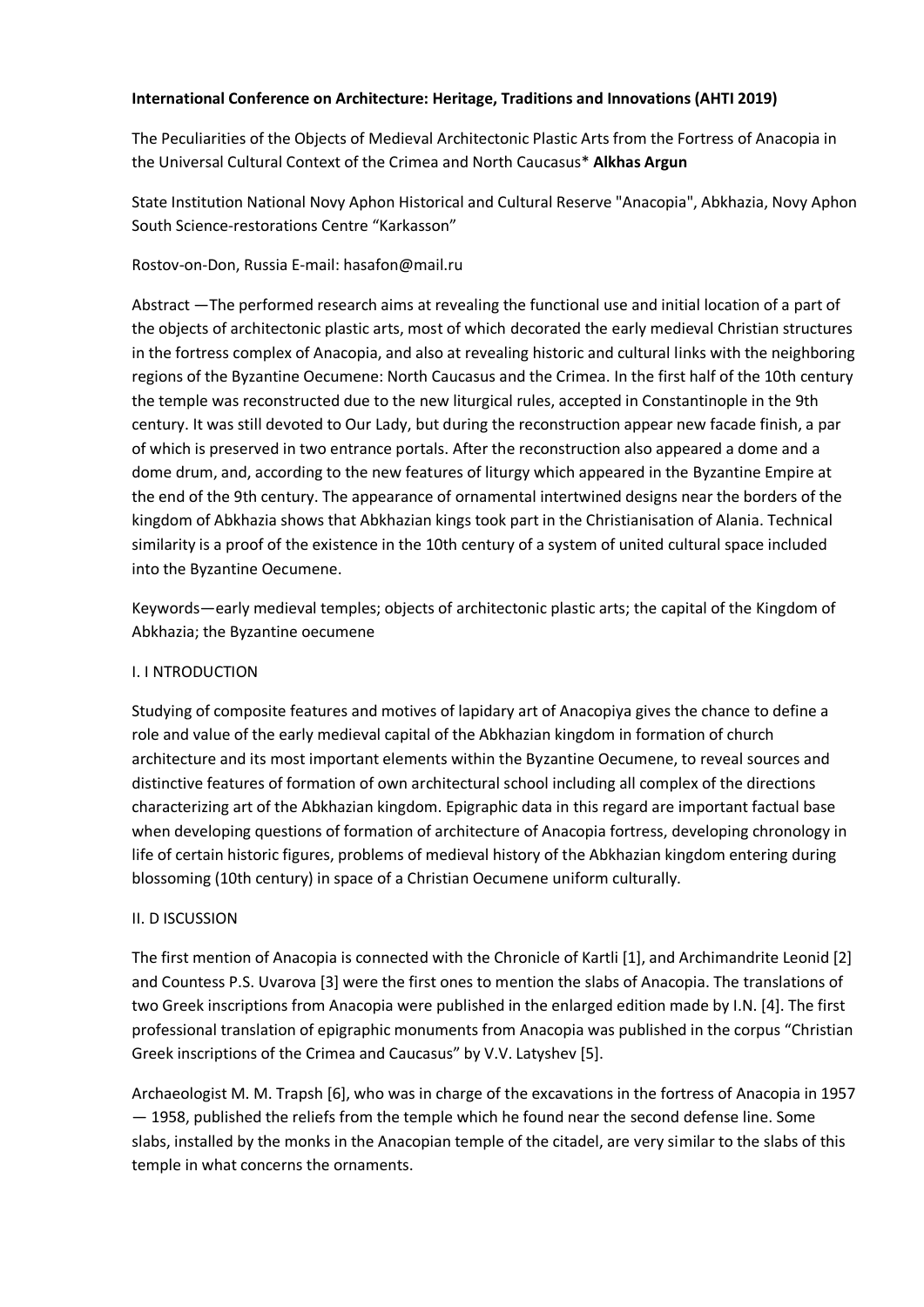The first omnibus work about the Abkhazian relief slabs was the work of L. G. Khrushkova "The sculpture of the medieval Abkhazia" [7], in which, on the basis of an art analysis, she gives the dating and defines the functional use of a part of the Anacopian slabs. More than 30 years later they published a collective edition "The art of the Kingdom of Abkhazia of 8th-11th centuries" [8], which presents a partial study of the temple architecture of Anacopia, a catalogue of stone reliefs of Anacopia and new translations of epigraphic inscriptions from Anacopia. The author of the section "The stone reliefs of Anacopia", art historian E. U. Endoltseva divides the reliefs into five groups, basing on the comparison of their themes with monuments from Georgia, places them within the chronological framework between the first half of the 10th century and the middle of the 11th century, which is not reasoned enough, in our opinion [9]. For example, the existence of an early Christian building in the fortress in the 30-th of the 7th century is proved in the Chronicle of Kartli [1]. Also, according to L. G. Khr

ushkova the presence in the collection of two fragments from Proconese marble can prove that this Christian structure is older and can be dated back to the 6th century [7].

#### III. METHODOLOGY AND RESEARCHING RESULTS

The earliest church building is the basilica type temple in the citadel. The building technique of this structure is identical to those of the objects in the south part of the second defense line which were built at the end of the 6th century. In the semicircular apsis of the temple there are three wide windows with parallel window reveals, in longitudinal walls — also three wide windows, in the west part over the entrance portal there could be a window aperture.The time of construction of the citadel temple and its reconstruction, for a long time, was a point of suggestions, and most researchers agreed that it was built in the 7th century and reconstructed in the 11th century (A. S. Bashkirov [10], M. M. Trapsh [6], V. A. Lekvinadze [11], Khrushkova [12]). Some modern researchers state that it was reconstructed in the 11th century [13].

The temple in the citadel was the cathedral of Anacopian diocese in the 10th century, which was one of the reasons of its reconstruction. There was another reason — the introduction after year 842 of the last aniconic cycle

in the empire, new liturgical rules (taking the Gospels to the center of the temple, which led to the creation of the temples of cross-building type and building domes in the existing temples). These rules were materialized in a church structure of a new type at the end of the 11th century.

During the reconstruction of the temple a synthronon appears in its altar part. From the outside the apsis becomes five-canted. Also, we suppose that during the reconstruction a hall temple was turned into a domed church. In this case could appear a dome drum and a dome resting on missing columns with the help of strengthened arcs. Nowadays in the center of the hall there is a concrete chapel built by monks at the beginning of the 20th century, which doesn't allow to finds the remains of the columns below the floor level. The appearance of the dome can explain the shift of the south entrance to the west. As a result it was situated between two pilasters, which could stand opposite the under-the-dome columns. New liturgical rules obviously influence the interior of the temples, first of all the design of choir screens, which undergone certain development — they became higher, ended in a wide architrave, on which were situated the icons. Modern studies of building mortars from the west wall of the temple in the citadel, which appeared during its reconstruction, made it possible to date it back to 930s on a reasonable basis. The building of the basilica type church with rafter ceiling and a narthex was dated back to the last quarter of the 6th century i.e. to the period of building activity of Byzantine emperors in Anacopia, which explains the appearance of marble parts of the décor of the altar from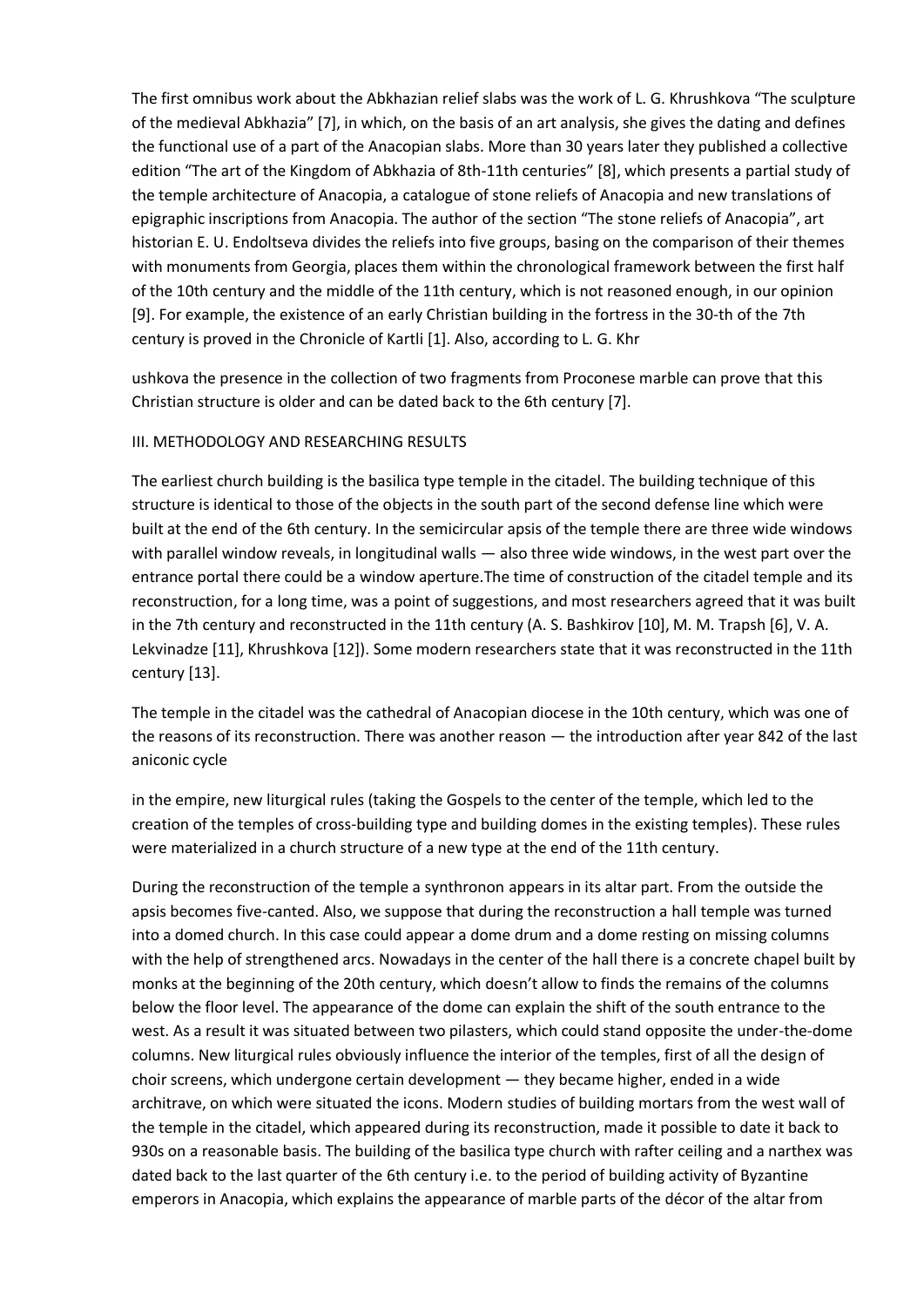Proconese [14]. All the researchers who made their statements concerning the Anacopian objects of architectonic plastic arts, probably, didn't pay attention to Leonid's report, in which he says that the plate with the name of St. Theodore was found behind the altar part of the citadel temple, and attribute this plate of the choir screen to the temple in the citadel by the time of its reconstruction (construction). We think that the dedicatory inscription about Theodore must be attributed to the hall church situated near the second defense line, which was built during the period of the reconstruction of the temple in the citadel — in the 10th century, but by another group of builders, which explains the difference in the external architectonic plastic art of two religious buildings built in the same period. This hall church, excavated by M. M. Trapsh was used by the military garrison, who defended the fortress buildings. The plan of the church, given by the archaeologist [15], shows that the apsis has a semicircular shape. Despite the problems connected with a badly ruined condition of the monument, nowadays we can see a facet in a preserved row in the north-east part of the base of the apsis. The existence of the canted apsis doesn't contradict the rules of the Abkhazian building school and can indirectly prove that the object was built by the masters of the 10th century. The dating of the monument back to the 10th-11th centuries suggested by archaeologist M. M. Trapsh and based on the discovered coins, at this stage gets a reasonable adjustment. Carved ornamented plates which have a composition consisting of entangled geometric figures (circles and rhombs in different combinations) are attributed by us to this temple i.e.to the time prior to the appearance of the Byzantine administration in Anacopia in the 11th century. A similar décor can be seen in another Abkhazian object of the same period — a domed church in Bambor, the reconstruction of which A. Y. Vinogradov also dates back to the building activity of the king of Abkhazia George II [16], which looks quite reasonable. The third Anacopian religious building — a hall church situated on the east edge of Anacopian Mountain, preserved few relics of its initial architecture. This object hasn't been studied by archaeologists. The objects of architectonic plastic arts were, most likely, moved by the monks to the citadel temple. The location of the temple on the east edge of the mountain on an open prolonged ground in the public realm and its semicircular apsis and narrative reliefs can prove that it was built early. Preliminary, we date the temple back to the 8th century. The biggest number of the works of architectonic plastic arts, studied in this article, is decorative carved ornaments and grouped according to the technique and patterns and attributed to different monuments of Anacopia. We divided the objects of architectonic plastic arts into 9 groups. Among the reliefs we mark the limestone slabs use for liturgical purposes. First, a group of the slabs are altar slabs of different shapes and sizes. The existence of three altar plates lets us suppose that they belonged to three discovered Anacopian temples. The biggest altar of a rectangular shape, which lacks certain parts, according to its size must have been situated in the temple of Our Lady in the citadel (temple No. 1). All three slabs have technologic similarities. They were settled on one stone leg-post situated more or less in the middle of a slab. In the lower part of the slab from the other side there are cut insets used to connect the leg in a stiff way, also there was a prominent plug for a closer joint of the stone details. In the biggest slab there is a drilled inset for a cramp. This design of altars was popular in a wide geographical area [17]. Slabs made using a similar technique were discovered in the temples of Chersonese, which can be a proof of one architectonic culture and proximity in the time of their production [18]. One of the three Anacopian plates which has a Greek inscription on a straight edge has a different shape: a semicircle ends in straight lines from three sides. The presence of the dedicatory inscription on the plain edge of the slab is a proof of the ceremony of its sanctifying in honor of St. Theodore Tiron, which could in 1049, when the Byzantine administration was situated in the fortress [8]. But modern researches changed the dating of the inscription for 944 [19], which agrees with our conception.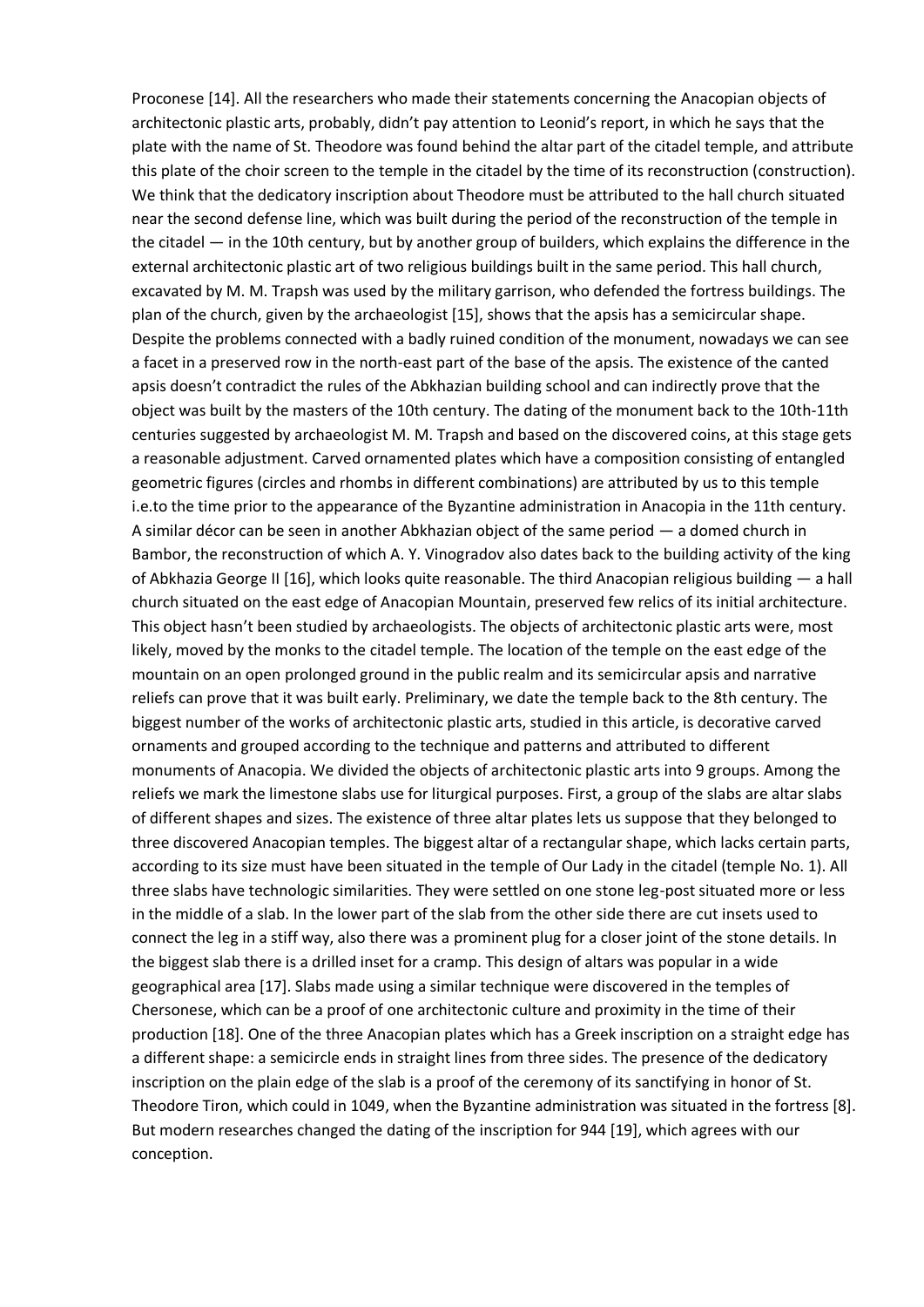Second, fragments of two marble details make the second group. A fragment of a plate with the pattern consisting from plant shoots of a symmetrical shape, most likely, are the framing of the central design, which isn't preserved due to the loss of the biggest part of the slab. According to the technique in which both upsides are made and roundish end surfaces could be used as a decoration of the choir screen of a medieval temple. The other marble fragments looks like a part of frame for an icon on the wooden base. Both marble fragments, according to L. G. Khrushkova [7], are dated back to the 6th century, were imported of Proconese, where emperor's workshop were situated. According to the new dating of the temple of Our Lady (6th century) it is possible that these marble details were used to decorate the interior of this temple.

Third, a group of massive slabs with a carved bound ornament in a circle decorated the window of a canted apsis from the outside. The reconstruction of the existing fragments of slabs made it possible to determine the width of the window with an arched upper part (0.5 m). The bound ornament of the framing of the window and the carving technique are similar to the fragment of the slab from the lower temple near the second defense line, published by archaeologist M. M. Trapsh [20]. At the same time its pattern differs from the decorations that are preserved in situ on the facades of the temple of Our Lady. The apsis facet discovered by the author in the hall church near the second defense line proves that a carved framing from the canted apsis was a decoration of the temple of Theodore, built near the second defense line in the first half of the 10th century.

Fourth, in the Anacopian collection we found a big fragment of an architrave slab, which crowned the choir screen. The ornament of the architrave slab as well as its size is identical to those of the architrave slab from the domed church AilagAbyku in Bambor. This object must have been situated in the altar part of the temple of Theodore, situated near the second defense line. The rectangular ground on the inner side of the architrave shows the type of joint of the block and the column — the columns supported the straight construction made of profiled blocks connected to each other with the help of special mortises. The new type of a choir screen ending in an architrave resting upon high columns was also connected with new liturgical rules when icons were included into the Divine Lithurgy and the design of the decoration of temples. For Abkhazia this process, reflected in minor architectonic forms, can be viewed after the 9th century which doesn't contradict the assumed dating of the temple of Theodore and the time of the reconstruction of the temple of Our Lady. The bound ornament on the face front of the architrave block is similar to the pattern of carving of the details of the choir screen from temple No.1 built at the same time in the village of Ilyich. On the compared objects we can see pattern of intercrossing lines made in similar carving techniques and consisting of three parallel binders and forming a system of intertwined circles, in the centers of which there are round eyelets of a smaller diameter. From the letters, which the patriarch of Constantinople Nicholas Mystikos sent to king of Abkhazia Constantine III and his son George II at the beginning of the 10th century, we know that they took part in the baptization of the Alans, which has archaeological proofs [21].

Fifth, a group of slabs with carved moldings with complex profiles form the framing of a window aperture with distance between inner and outer window sashes. These slabs were used to decorate the window aperture in the temple of Our Lady after its reconstruction in the first half of the 10th century. The shape of the frame and the carving technique correspond to the design of two doorways preserved up to our days. We can assume that this decoration was made for the only apsis window left after the reconstruction of the temple of Our Lady in the citadel of Anacopia. Several more plates with similar patterns are also attributed to the temple of Our Lady in the citadel. It is proved that they were pars of the design of its doorways and cover the existing loses. Similar frame with complex profiles were typical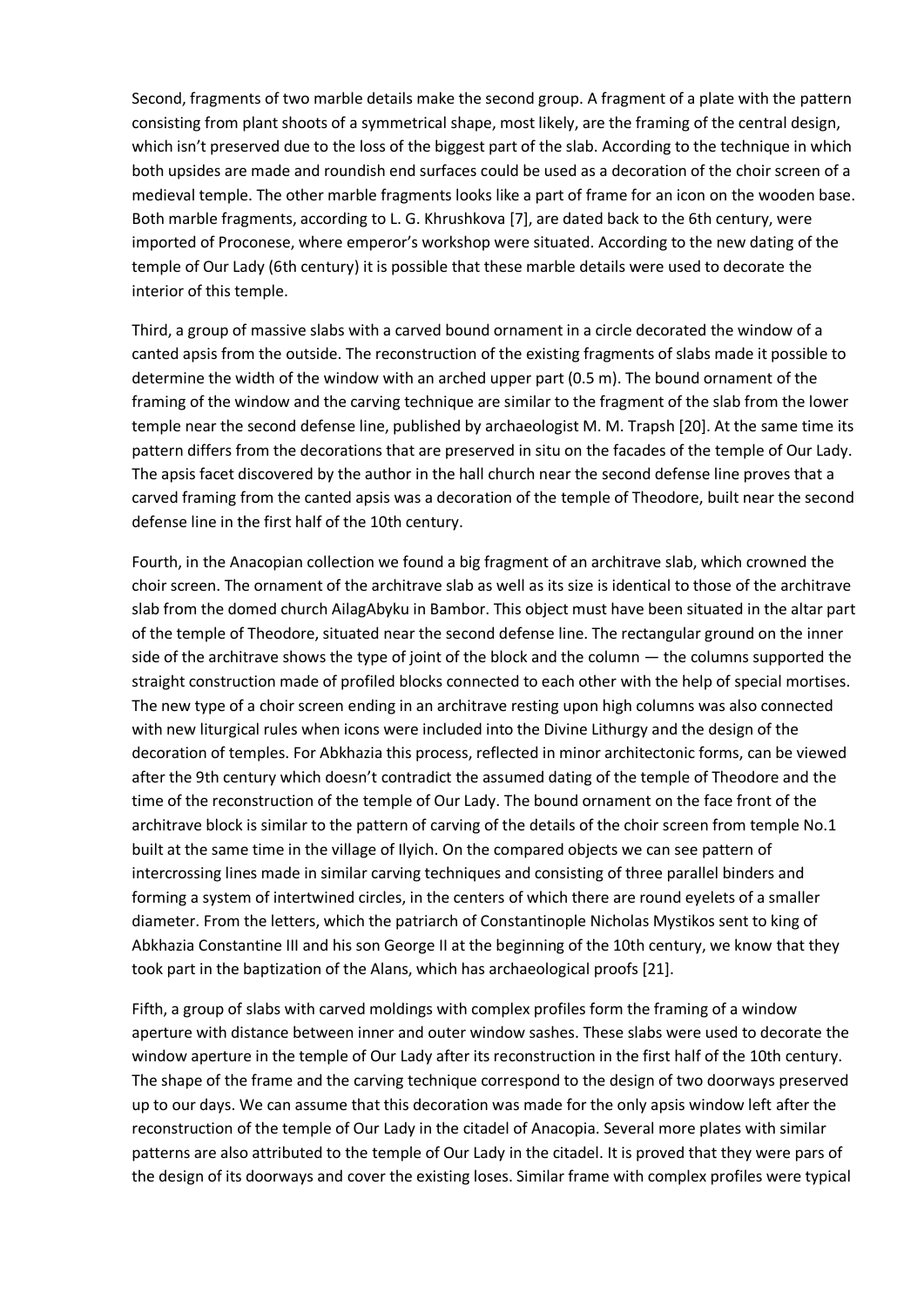for the windows of the cross-domed church Msygkhva, which is a part of Abkhazian school of architecture and was built in the 10th century [22].

Sixth, two limestone slabs form the collection of Anacopia are tomb crosses and, most likely, decorated the crypts of clerics of Anacopian diocese, buried in the exonarthex of the temple of Our Lady. On the lesser slab there is a carved equal-ended cross over a chapel which symbolizes commemorative worship. The only element preserved from the other cross is the lower part with a commemorative inscription, according to which the tombstone dates back to 929 [23].

Seventh, carved slabs-finials of slot-like windows can be divided in two groups according to their working technique. The slabs with the images of animals look more archaic. One of them shows an animal (a lion, a boar) on either side of which there are two vortex rosaces which are considered to be ancient solar signs. In the center of the second slab there is a fish, on its two side schematic cypresses, which is a famous early Christian symbol. On the third slab there is an image of a Greek cross with expanding ends, inside the triangle crossbars of the cross there are smaller carved triangles with deep dots in the centre of each branch, the side cross arms are connected with half-figures of a bull and a lion. On the sides there is a traditional carved inscription IC XC NIKA, meaning "Jesus Christ conquers". "Anacopian reliefs and the shapes of cross have analogues in other places of Abkhazia. For example, this slab discovered on the Sukkumi Mountain reliefs from Mramba. The methods and the pattern of the cutter are close to a group of Abkhazian monuments of the 9th –10th centuries. In early Christian monuments of neighboring Georgia we can see the pattern with a lion in decorations of church windows of the 8th-9th centuries, it was common later, in 10th-11th centuries" — says L. G. Khrushkova [7].

It is difficult to determine with veracity the initial location of this group of monuments, because the religious buildings in the fortress preserved only partially, it is impossible to determine the sizes of window apertures, which were decorated with these slabs. At the same time, the analysis of the images of the slabs with animals shows that they appeared before the half of the 9th centuries, during a period when, due to aniconic tendencies in the empire, in architectonic plastic art of church buildings Christian symbols represented by image of animals became popular.

In the temple of Our Lady in the citadel there are partially preserved sizes of the window apertures. This fact leaves out the possibility that these slabs belonged to the initial temple in the citadel. The hall church of St. Theodore built in the first half of the 10th century was decorated carving without "animal" tropes. The most veracious option is to attribute these plates to the hall church situated on the east edge of the Anacopian Mountain, which was supposedly built in the 8th-9th centuries. These three slabs could decorate the three windows of the semicircular apsis of this temple. Later the slabs could be moved to the fortress citadel.

Eighth, two slabs with the images with Latin crosses form a separate group because of their functional similarity — they were the finials of narrow windows. The crosses of both slabs are framed with a rectangular cincture of a U shape. The window apertures preserved in the temple are wider. The Anacopian temple before its reconstruction had wide window apertures with parallel window reveals. After the reconstruction according to the new tendencies the number of window was reduced, and they became narrower.

The slabs with the composition of crosses in depth of carving and the embossing of flat surfaces with herringbone notch are similar to other slabs which decorate the entrance portals of the temple of Our Lady. On that basis we can assume that they could decorate window openings of the temple over the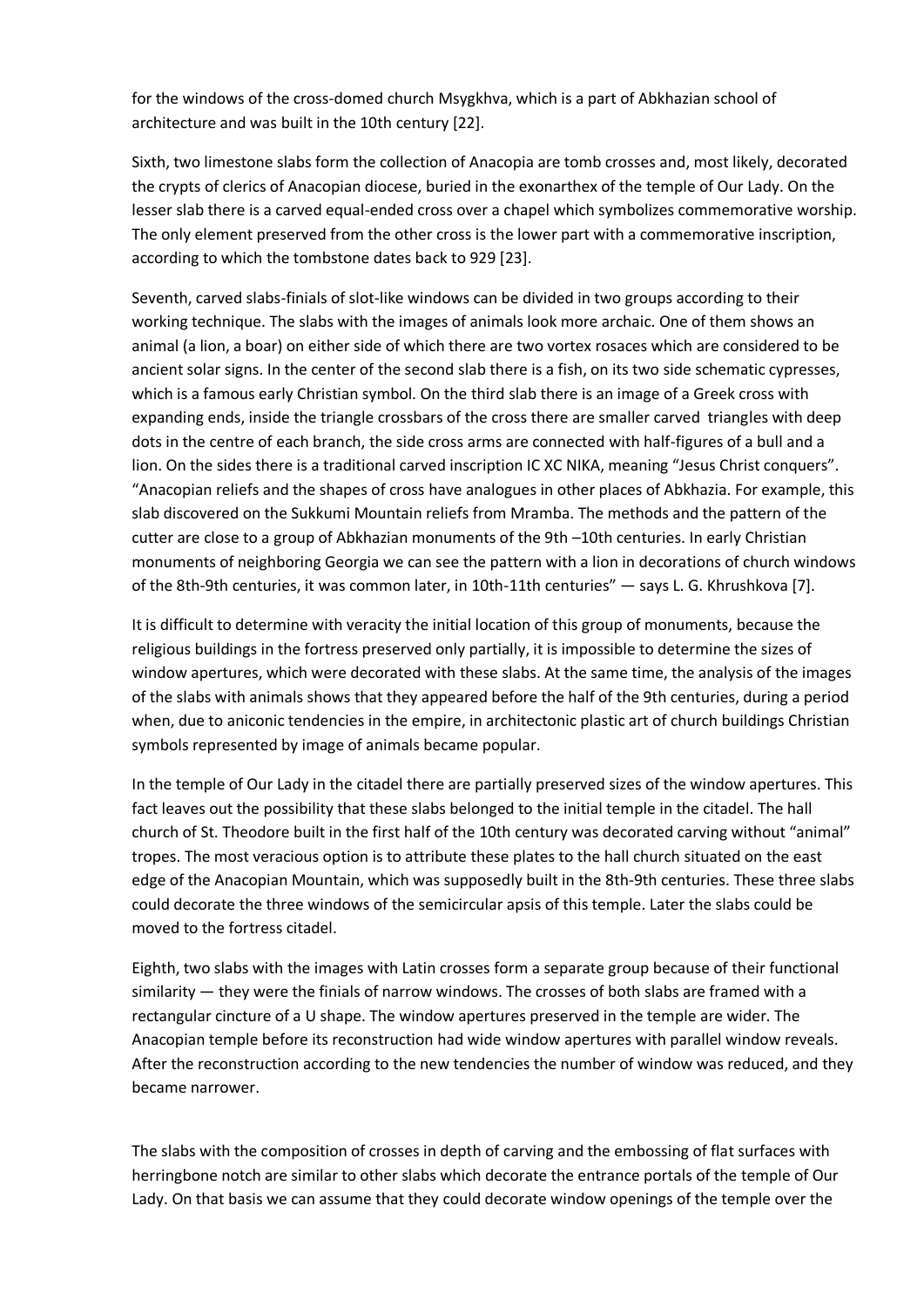entrance portals or the windows of the dome drum of the reconstructed church.Ninth, an important element of the choir screen of the early Christian temple is a fragment of a column with a finial in the shape of a square-like column cap with scrolls on each side. The preserved fragment of the column shaft is close to an oval shape, which on its stretched side has a carved bound ornament, made in the same manner as other stubs from the temple of Theodore. This column was a composite one and supported the slabs of the architrave. It is important to point out the variety of typical sizes and variants of bound ornaments on the stubs from our collection. A significant variety of kinds of one type of décor proves that the ornaments can parts of choir screens of different Anacopian temples. A big degree of similarity between the patterns of the objects of architectonic plastic art from the domed hall Ailaga-Abyku [24] and the studied collection makes it possible to assume the both temples were decorated by the same group of masters. Most likely, the choir screens of the temple of metropolitan Anacopia were decorated with reliefs at the beginning of the period of high building activity of George II and were the examples of the temple of Bambor and other Abkhazian objects.

#### IV. CONCLUSION

Following the results of our work devoted to the study of a part of objects of architectonic plastic art of Anacopia, related to the buildings in the fortress, this paper came to the following conclusions:

· This paper suggested an original graphic reconstruction of the choir screen of the 10th century restored from the discovered elements, which are now kept in the museum of the Kingdom of Abkhazia.

· This paper presented an original hypothesis, according to which the first Anacopian temple was built in the last quarter of the 6th century in honor of Our Lady, whose sacred icon was in the temple during the Arabian siege in during the 30s of the 8th century. In the first half of the 10th century the temple was reconstructed due to the new liturgical rules, accepted in Constantinople in the 9th century. It was still devoted to Our Lady, but during the reconstruction appear new facade finish, a par of which is preserved in two entrance portals. After the reconstruction also appeared a dome and a dome drum, and, according to the new features of liturgy which appeared in the Byzantine Empire at the end of the 9th century — a new choir screen of decorative limestone slabs. We attributed to the citadel temple of Our Lady: the most massive altar slab lacking numerous elements, decorative facade slabs with carved profile shaped moldings, the slabs with Latin crosses under the rectangular cover.

· In the first half of the 10th century the king of Abkhazia George II builds a garrison hall church near the second defense line. Supposedly, this very temple was enthroned in honor of St. Theodore Tiron. The altar slab with a dedicatory inscription and a semicircular part, fitting into the apsis of this temple is connected to this temple. Decorative slabs with carved bound ornaments (a group) decorated the window of the canted apsis of the temple of Theodore, the slabs of altar stubs, decorated with similar patterns, most likely, were situated in the same place. A part of the slabs is combined into the design of the choir screen of an advanced shape, in which,according to its form, the architrave rests upon high columns, decorated with carving from the front.

· The hall church with a semicircular apsis, discovered on the east edge of the Anacopian Mountain, is dated back to the 9th century, to the aniconic period of the Byzantine Empire, its window apertures could be decorated with the slabs with the images of animals. One of the choir screen slabs of a rectangular shape (the lesser one) is also attributed by us to this temple.

· The discovered objects of architectonic plastic arts from Anacopia and its outskirts (Msygkhva temple, Achanua temple, Ailag-Abyku temple from the village of Bambor) prove that there was Abkhazian school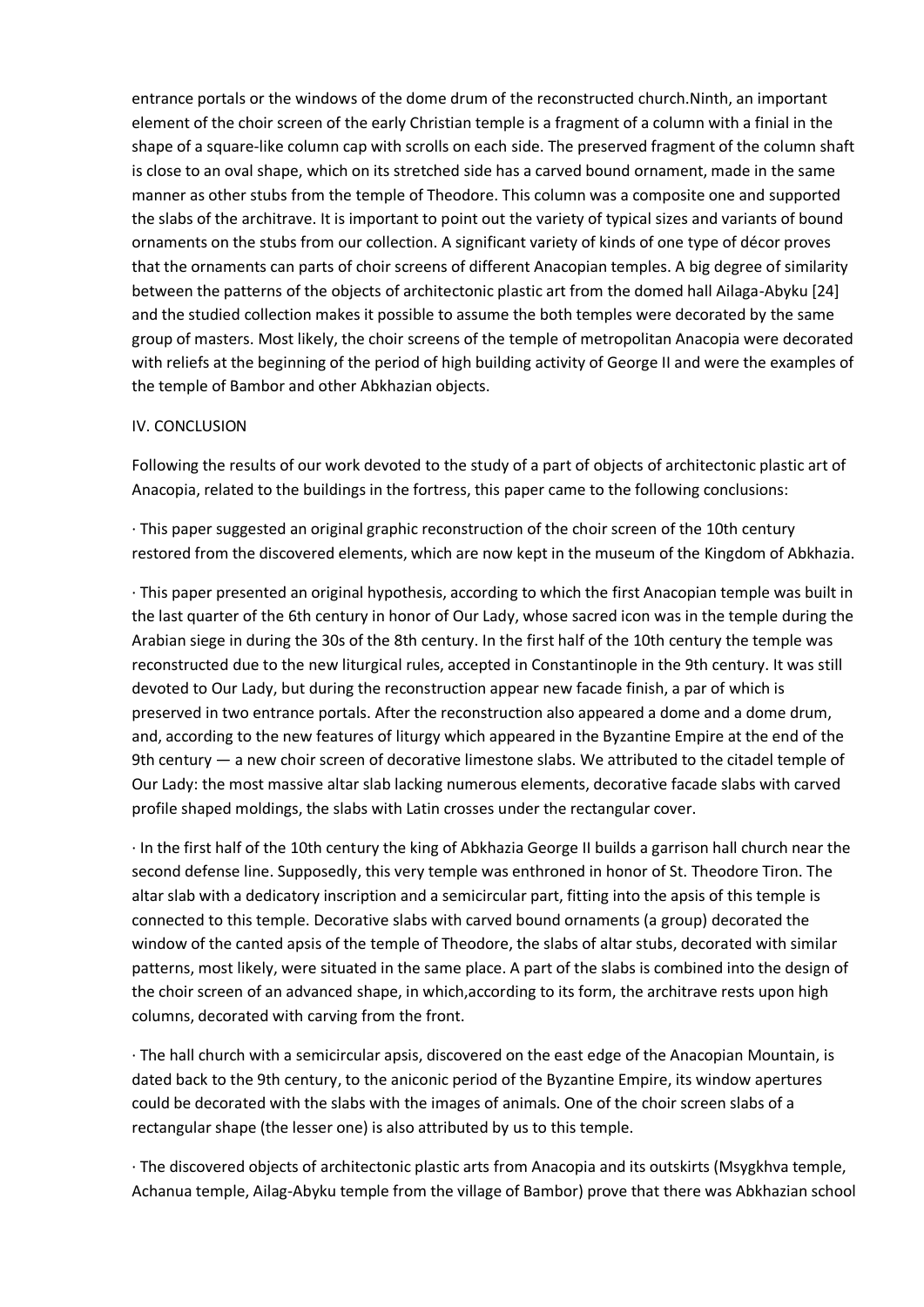of stonecutters, who, in the 10th century, in order to decorate facades and church interiors used carved ornaments looking like intertwined lines of three wisps and in the form of non-uniform horizontal moldings in cases when architectural compositions required visual increase of sizes in height.

#### **REFERENCES**

[1] J. Juansheriani. The Life of Vakhtang Gorgasal (Zhitie I deyaniya Vakhtanga Gorsakala). Tbilisi, 1955, v.1, p. 236 [In Russian].

[2] Arkhimandrit Leonid (Kavelin L. A.). Abkhazia and the New Athos Simon-Kananitsky monastery in it (Abkhazia i v nei Novoafonskiy Simono-Kananitskiy monastyr). Moscow, V. F. Rikhter, 1885 [In Russian].

[3] P.S. Uvarova. Christian monuments of Countess Uvarova (Khristianskie pamiatniki grafini Uvarovoi). Moscow, tovarishchestvo tipografii A.I. Mamontova, 1894, v.1, pp. 7-34 [In Russian].

[4] Hieron Superior. Abkhazia and the New Athos Simon-Kananitsky monastery in it (Abkhaziia i v nei Novo-Afonskii Simono-Kananitskii monastyr'). Moscow, Tipo-Litografiia I. Efimova 1899, pp. 119-122 [In Russian].

[5] V.V. Latyshev. To the history of Christianity in the Caucasus. Greek inscriptions from New Athos monastery (K istorii khristianstva na Kavkaze. Grecheskie nadpisi iz NovoAfonskogo monastyria) in Collection of archaeological articles presented to Count A. A. Bobrinsky (Sbornik arkheologicheskikh statei, podnesennykh grafu A.

A. Bobrinskomu). Saint-Petersburg, 1911, p. 189 [In Russian].

[6] M.M. Trapsh, Medieval Anakopiya. Proceedings (Srednevekovaia Anakopiia. Trudy). Sukhumi,v. 4, 1975, pp. 88-148[In Russian].

[7] L.G. Khrushkova, Sculpture of early medieval Abkhazia 5th-10th centuries (Skulptura rannesrednevekoboi Abkhazii V~X veka). Tbilisi, Mitsniereba, 1980, pp. 26-32 [In Russian].

[8] O. Bgazhba, A. Agumaa, D. Beletskii. Art of the Abkhazian kingdom of the 8th -11th centuries (Iskusstvo Abkhazskogo tsarstva VIII~XI vekov). Saint-Petersburg, RHGA, 2011, 272 p. [In Russian].

[9] Ibid, p. 98.

[10] A.S. Bashkirov. Archaeological surveys in Abkhazia in the summer of 1925 (Arkheologicheskie razyskania v Abkhazi i letom 1925) in News of the Abkhaz Scientific Society (Arkheologicheskie izyskaniia v Abkhazii letom 1925). Sukhumi, 1926, v. 4, p. 55 [In Russian].

[11] V.A. Lekvinadze Concerning the Anakopia Fortress (Po povodu Anakopiyskoy kreposti) in VGMG, XXV, B, 1968, pp. 102-104 [In Russian].

[12] Khrushkova L. G. Early Christian monuments of the Eastern Black Sea Region (4th-7th centuries) (Rannekhristianskie pamyatniki Vostochnogo Prichernomorya (IV~VII veka)). Moscow, Nauka, 2002,

p.193 [In Russian].

[13] O. Bgazhba, A. Agumaa, D. Beletskii. Art of the Abkhazian kingdom of the 8th-11th centuries (Iskusstvo Abkhazskogo tsarstva VIII-XI vekov). Saint-Petersburg, RHGA, 2011, рp. 83-86. [In Russian].